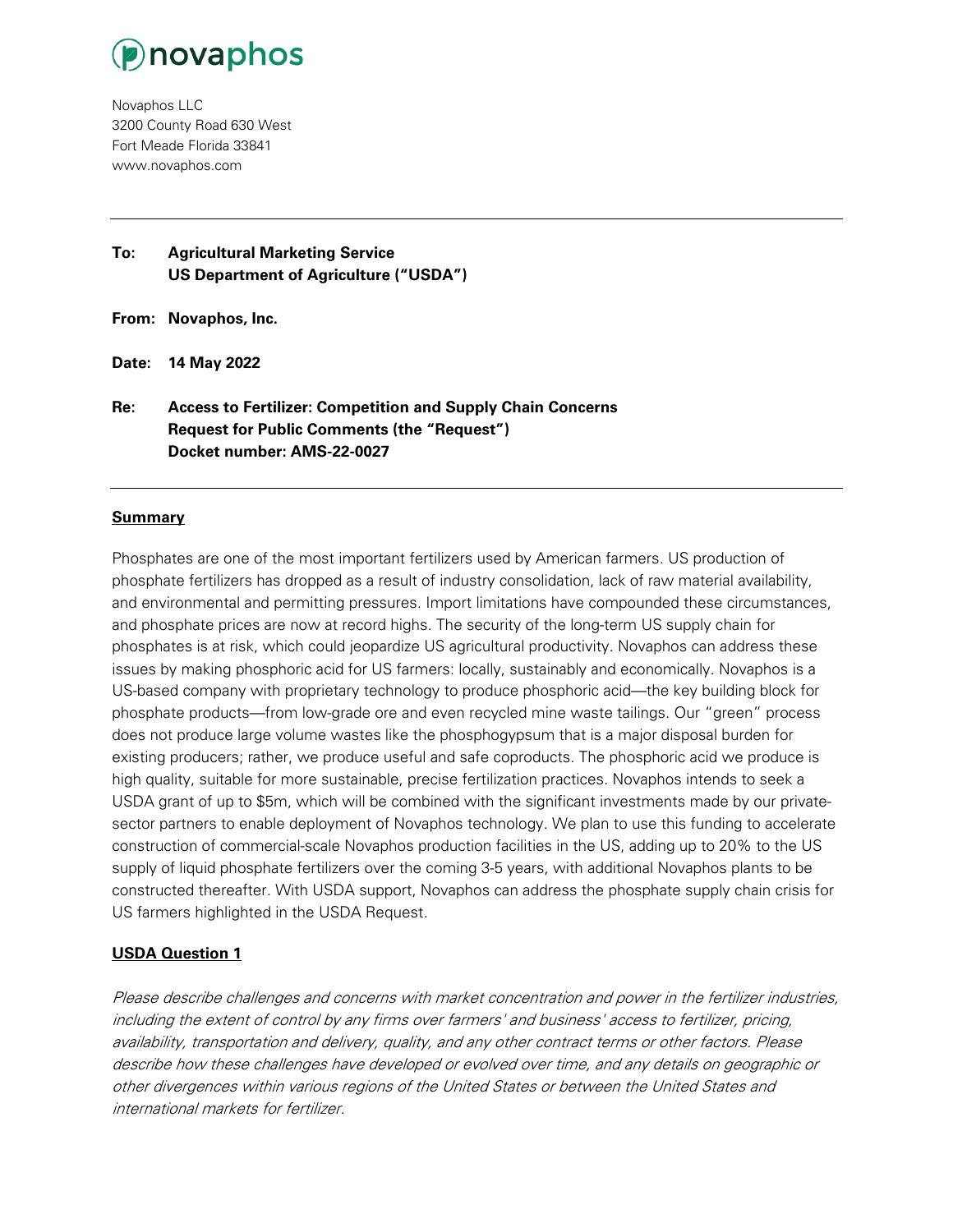# **Raw material unavailability, permitting difficulties and offshore competition have driven large reductions of US phosphate capacity and heavy consolidation among competitors.**

As background, note that phosphates are one of the most important fertilizer nutrients and essential to modern intensive agriculture as practiced on many American farms. There can be no substitution for phosphates by other nutrients, e.g. nitrogen or potash, and without continued application of phosphates, crop yields will drop very significantly.<sup>[1](#page-1-0)</sup>

Almost all phosphate fertilizers are produced from mined phosphate rock, which is chemically transformed into fertilizer through the "wet-acid process" (see graphic on the next page) after the phosphate rock ore has been upgraded at the mine (i.e. beneficiation), a process which generates large quantities of mine tailing wastes that still contain useful phosphate. In the process of chemically transforming phosphate rock into phosphoric acid, the wet-acid process also produces more than five tons of waste phosphogypsum for each ton of phosphate. Phosphogypsum disposal difficulties have led to numerous environmental incidents and plant closures in the US and around the world.

The number of process units that comprise a wet-acid plant necessitates building large plants with annual capacities of 0.4-0.5 million metric tons  $P_2O_5{}^2$  $P_2O_5{}^2$  $P_2O_5{}^2$  each and very high capital costs. Each plant must be supplied from a mine based on a very large deposit of high-quality phosphate ore. There are very few available phosphate ore deposits in the world that can economically supply a wet-acid plant; they are essentially non-existent in the US.

The US phosphate fertilizer production sector has seen significant consolidation: in 2000 there were 11 phosphoric acid producers with 12.0m mt of capacity, $3$  all using the wet-acid process. By 2021, there remained only four US phosphate producers with 7.5m mt of capacity. One producer, Mosaic, controlled 60% of capacity. Imports—together with declining US exports—have helped to offset some of this reduction in domestic supply, but recent events have reduced imports and increased importation costs (see response to Question 8 below).

Phosphate industry consolidation has been even more pronounced in the liquid fertilizer part of the market, which depends on the production of higher cost superphosphoric acid ("SPA"), where the number of producers has dropped from five to three. Although imports have helped address US solid phosphate fertilizer supply needs, they have had almost no impact on the SPA market.

j

<span id="page-1-0"></span><sup>1</sup> These comments to the Request will focus only on the fertilizer part of the US phosphate sector, since this is the focus of the Request, although other uses of phosphates are important to the US economy and policy objectives of the US government, such as animal feed phosphates and industrial phosphates, including in LFP cathode material for lithium-ion batteries. For example, see the National Blueprint for Lithium Batteries published in June 2021 by the Federal Consortium for Advanced Batteries, where phosphates for LFP battery cathodes are relevant to Goal 1: "Secure access to raw and refined materials and discover alternatives for critical minerals for commercial and defense applications;" and Goal 2: "Support the growth of a U.S. materials-processing base able to meet domestic battery manufacturing demand"

<span id="page-1-1"></span> $2$  All references here to volumes will be to metric tons of  $P_2O_5$ , the industry standard for describing the phosphate content of fertilizers.

<span id="page-1-2"></span><sup>3</sup> Note that phosphoric acid capacity typically operates at about 80%. All market data from CRU.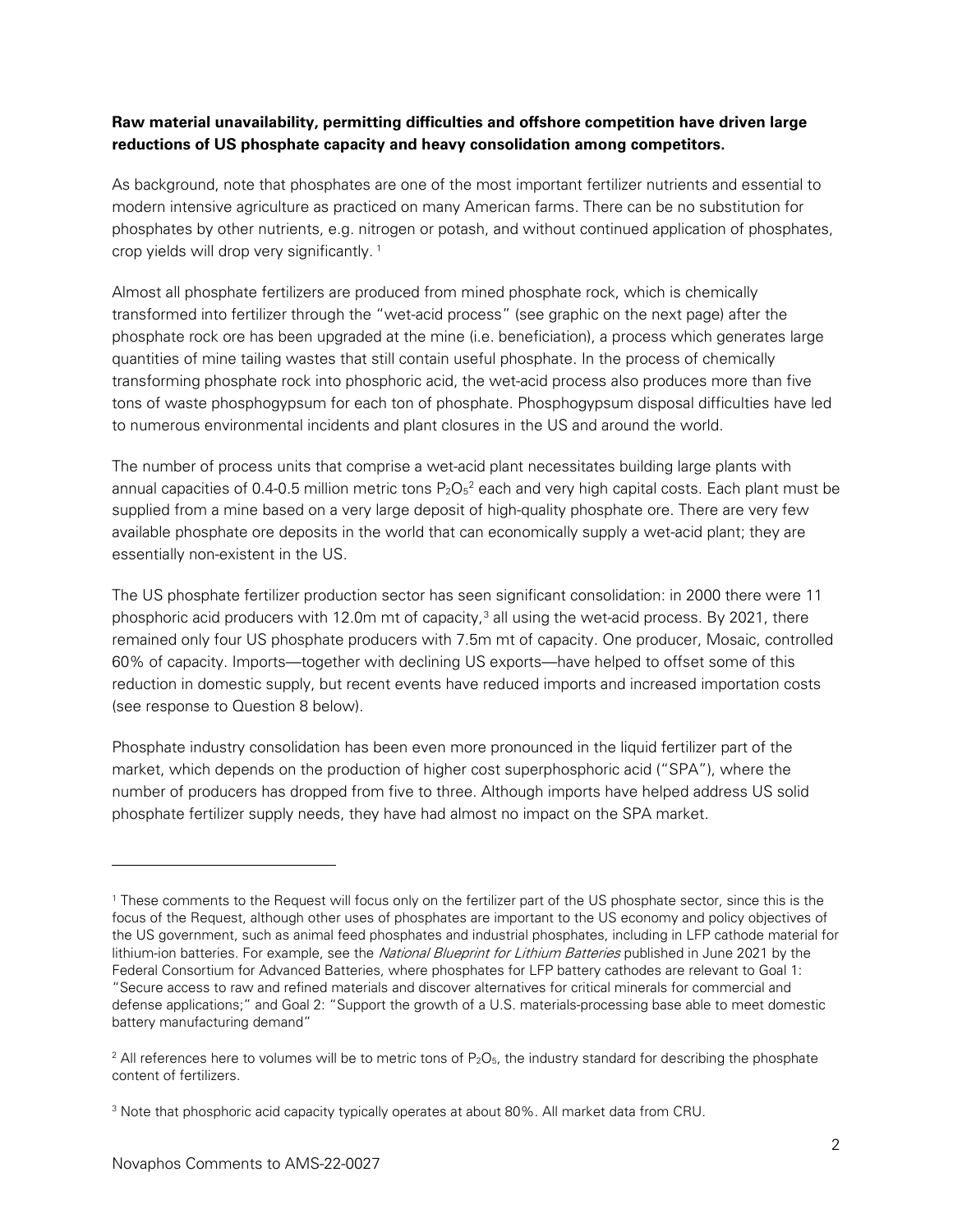The major factors driving this reduction of US capacity have been:

- Depletion of economic, permitted phosphate rock mineral resources.
- Limitations on phosphogypsum disposal.
- Development of lower-cost offshore sources, e.g. in Morocco and Saudi Arabia.

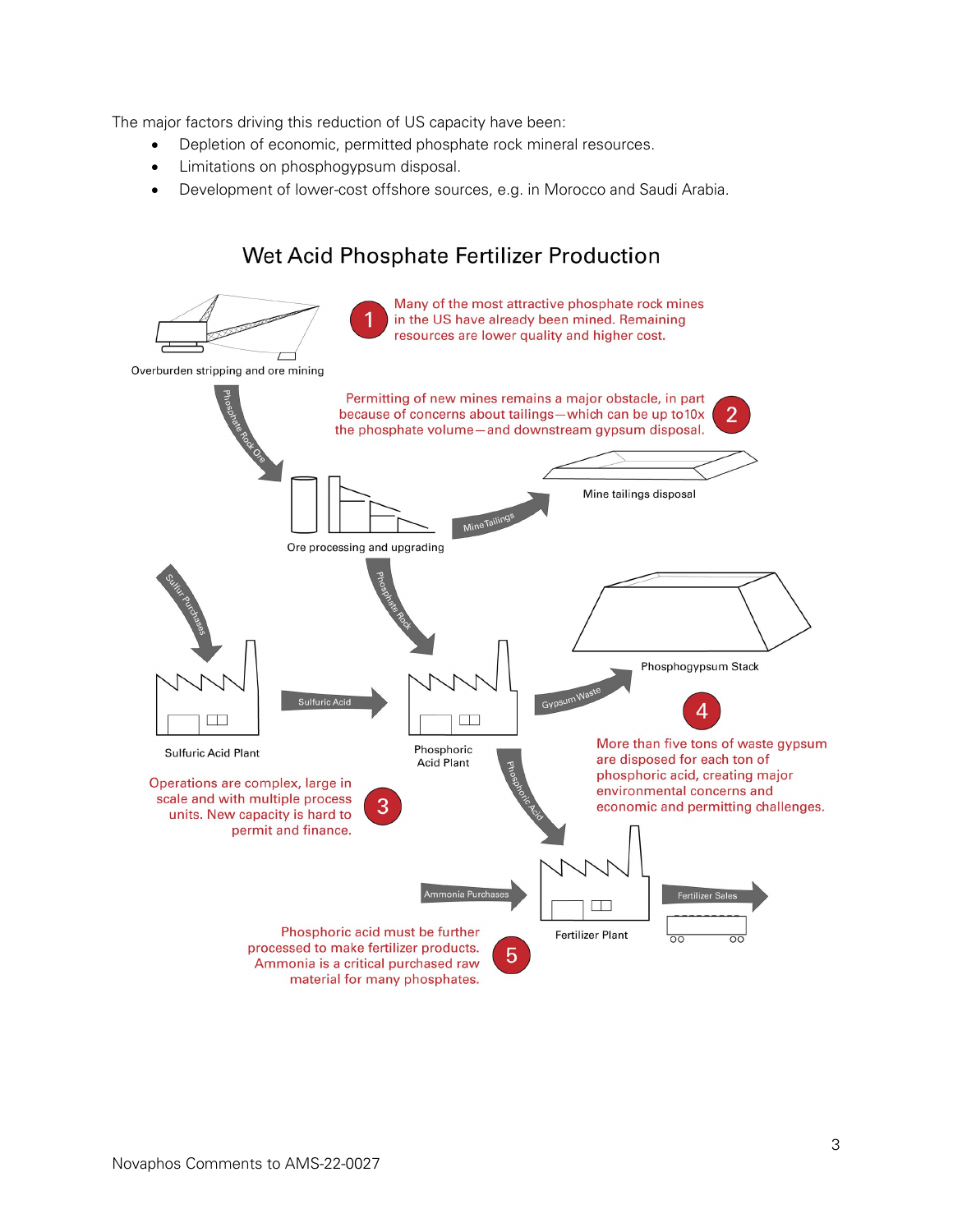#### **USDA Question 8**

Please comment on the U.S. agricultural system's reliance on foreign supply of some fertilizers and global supply chain risks that could result from trade disruptions. Please comment on how the conflict in Ukraine may be impacting fertilizer markets. If other supply chain or trade disruptions have been experienced, please describe the effects and challenges in dealing with such events. Would greater availability of domestic or North American options mitigate risks? Would reducing dependence on suppliers from any one country or region mitigate risks? What tools might be deployed to achieve those ends?

## **The US phosphate sector has progressively become dependent on imports, increasing supply chain vulnerability.**

The US has moved from being a net exporter of phosphate fertilizers of about 5m mt in 2000 to being a net importer in 2021, and this change in trade balance has mitigated the US capacity curtailments described above. A number of recent events have disrupted availability of phosphate imports to the US. These have included Chinese export controls, US FTC anti-dumping tariffs, and the war in Ukraine.

The war in Ukraine is having both a direct and indirect impact on phosphate supplies. First, Russia was a major exporter of phosphate fertilizers, and those exports have now effectively ceased. Second, Russia and its neighbors were also sources of important phosphate raw materials: sulfur and ammonia. The war has disrupted Russian supplies and blocked the traditional shipping routes for these products through the Black Sea. Finally, curtailments of Russian natural gas supplies to Europe have caused ammonia producers in Europe to reduce production, further exacerbating the supply crunch. All of these factors are affecting global and US production capacities and costs.

Increased US-based production of phosphates would mitigate import dependency, particularly if based on raw materials that could be sourced within the US. As noted above, phosphate rock resources for wetacid producers in the US are highly limited and tightly controlled. The Novaphos process can use much lower grade phosphate rock and can recycle mine waste tailings. Moreover, the Novaphos process does not consume sulfur or ammonia.

## **Widespread adoption of the green Novaphos process would reestablish domestic phosphate production and reduce imports.**

#### **USDA Question 9**

Please comment on sustainability, climate, and other environmental concerns and risks relating to fertilizer markets. Have market concentration and power exacerbated these challenges and risks? Have they facilitated sectoral adjustment for climate and sustainability purposes? Would shifting fertilizer production to countries with high standards on labor and environmental protection improve competition, better manage sustainability risks, or otherwise improve public interest outcomes? What other strategies may exist to raise sustainability standards along supply chains?

**Phosphate production using the wet-acid process has major environmental impacts that have had a direct, negative impact on US production. The Novaphos process is "green" and avoids these issues, enabling long-term self-sufficiency and greater competition with the US phosphate sector.**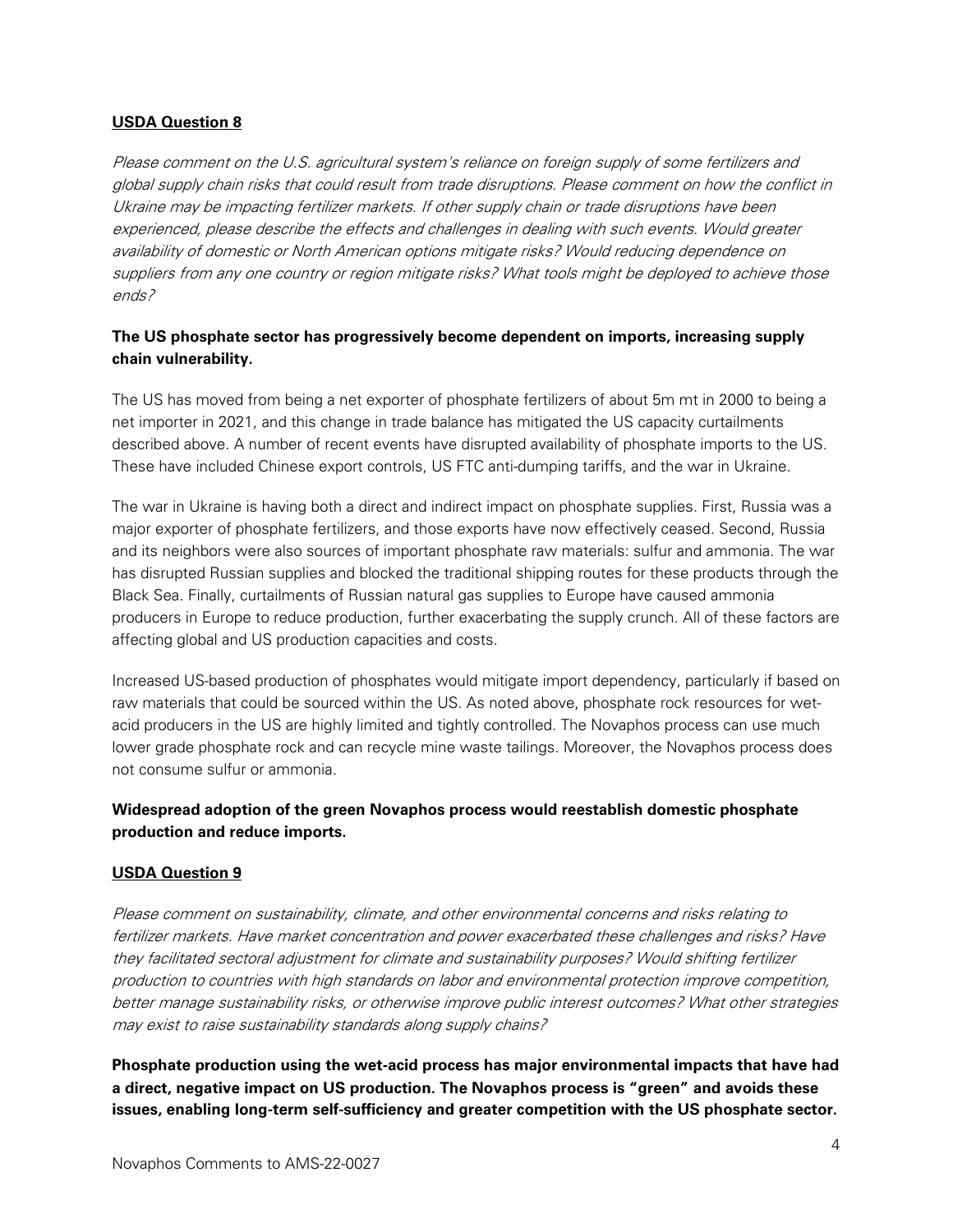The biggest environmental sustainability challenges for the US phosphate sector are:

- Limited and dwindling remaining resources of high-grade phosphate rock.
- Generation of large volumes of mine tailings wastes.
- Disposal of phosphogypsum waste.<sup>[4](#page-4-0)</sup>
- Production of more efficient application of phosphate fertilizers to reduce run-off, which requires even higher-grade phosphate rock for wet acid phosphate fertilizer production.
- Logistics required to transport fertilizer from production facilities to farms adds to its GHG footprint.

Technology already exists to directly address all of these themes—the Novaphos process:

**Resource efficiency:** Novaphos can use low-grade phosphate rock that cannot be used in the wet-acid process and is currently left unmined or is discarded. There are significant low-quality phosphate resources in the US that Novaphos can use as raw material.

**Recycling:** Novaphos can consume stockpiled and new mine tailing wastes and reduce future generation of mine tailings. These tailings can never be used by existing wet-acid plants because of quality constraints.

**Green process:** Novaphos does not produce phosphogypsum; rather a calcium silicate coproduct called J-Rox™—useful in construction as a replacement for cement and aggregate, as well as a silicon fertilizer—and with a net negative GHG footprint.

**Precision fertilization:** Novaphos makes SPA and other higher grades of phosphoric acid, suitable for liquid fertilizers, which can be used more precisely with less waste and less polluting runoff.

**Small, local production:** The Novaphos process is much simpler and less capital intensive than the wetacid process, making small plants economical. Small plants can exploit small deposits of lower quality phosphate ore, which are more prevalent than the large, high-quality deposits required by the wet-acid process.

-

<span id="page-4-0"></span><sup>4</sup> The cost and difficulty of complying with federal regulations and enforcement initiatives concerning phosphogypsum disposal have caused several US plants to cease manufacturing phosphoric acid (e.g. Pasadena, TX and Geismar, LA, both of which produced SPA) and will certainly curtail the remaining life span of other existing operations. The Novaphos process does not produce phosphogypsum; moreover, a second Novaphos technology can reprocess phosphogypsum generated by wet-acid producers, which will help these producers extend the lifespans of current production facilities.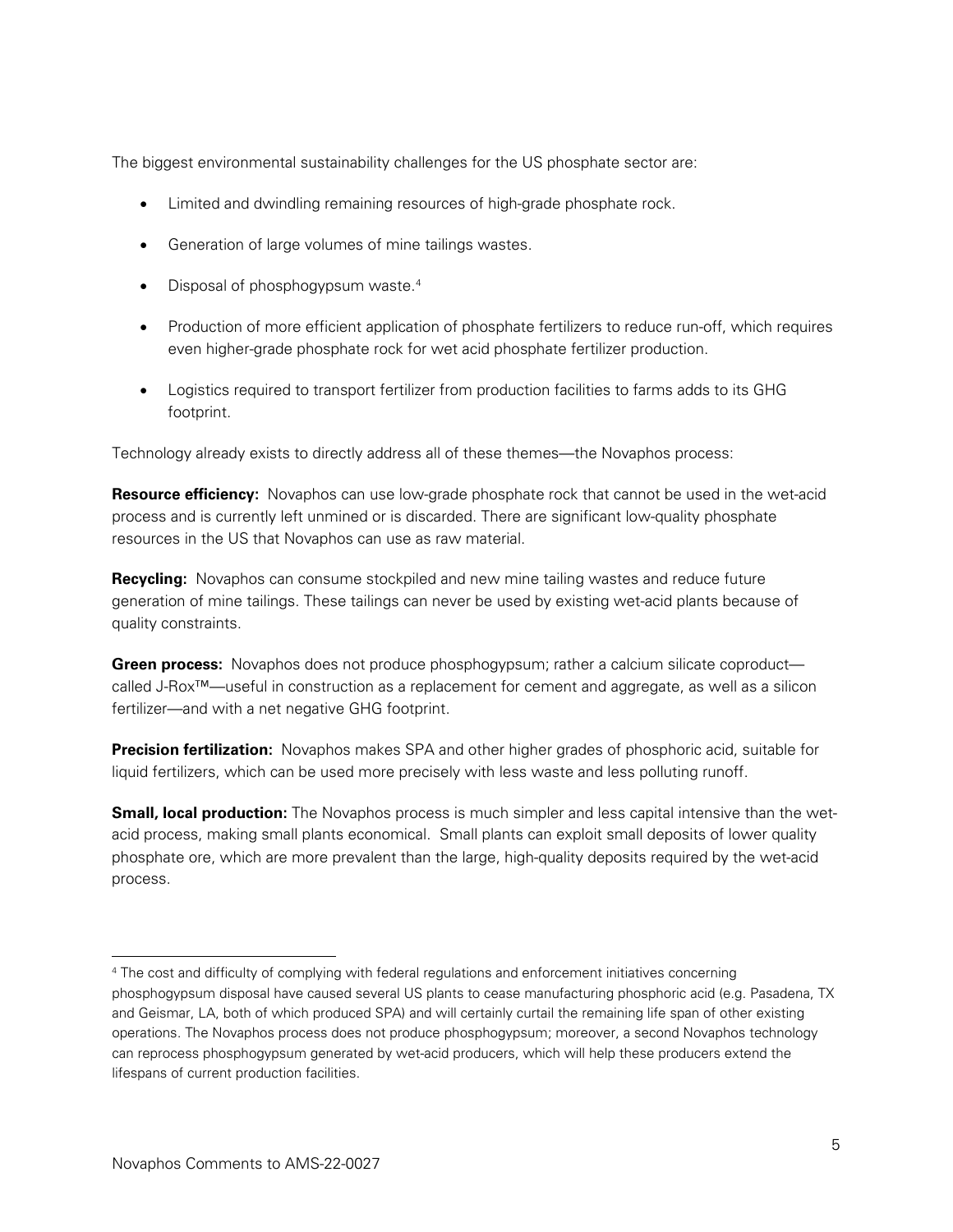

# **USDA Question 10**

What obstacles exist to the financing and development of new fertilizer capacity that would enhance the competitiveness of fertilizer markets? Would new or expanded domestic manufacturing, mining, processing, or alternative fertilizer production capacity help promote access to and affordability of fertilizer for agricultural producers? Are there existing "shovel ready" manufacturing, mining, or other processes that could or should be adjusted to facilitate new fertilizer production? Are there other potential new entrants in the near or medium-term? How might USDA best support investment in new fertilizer capacity in the U.S.?

**Novaphos is a unique, "green" solution to producing more US phosphates locally, sustainably and economically. Combining USDA support with Novaphos' private sector resources will accelerate deployment of Novaphos technology.** 

With assistance from USDA Novaphos can expedite building its first commercial plants to produce phosphoric acid in the US based on low-grade phosphate rock and existing mine tailings. Such plants would represent new entrants into the US phosphate fertilizer market, both increasing the amount of phosphate made domestically and the number of local competitors. At the same time, the Novaphos